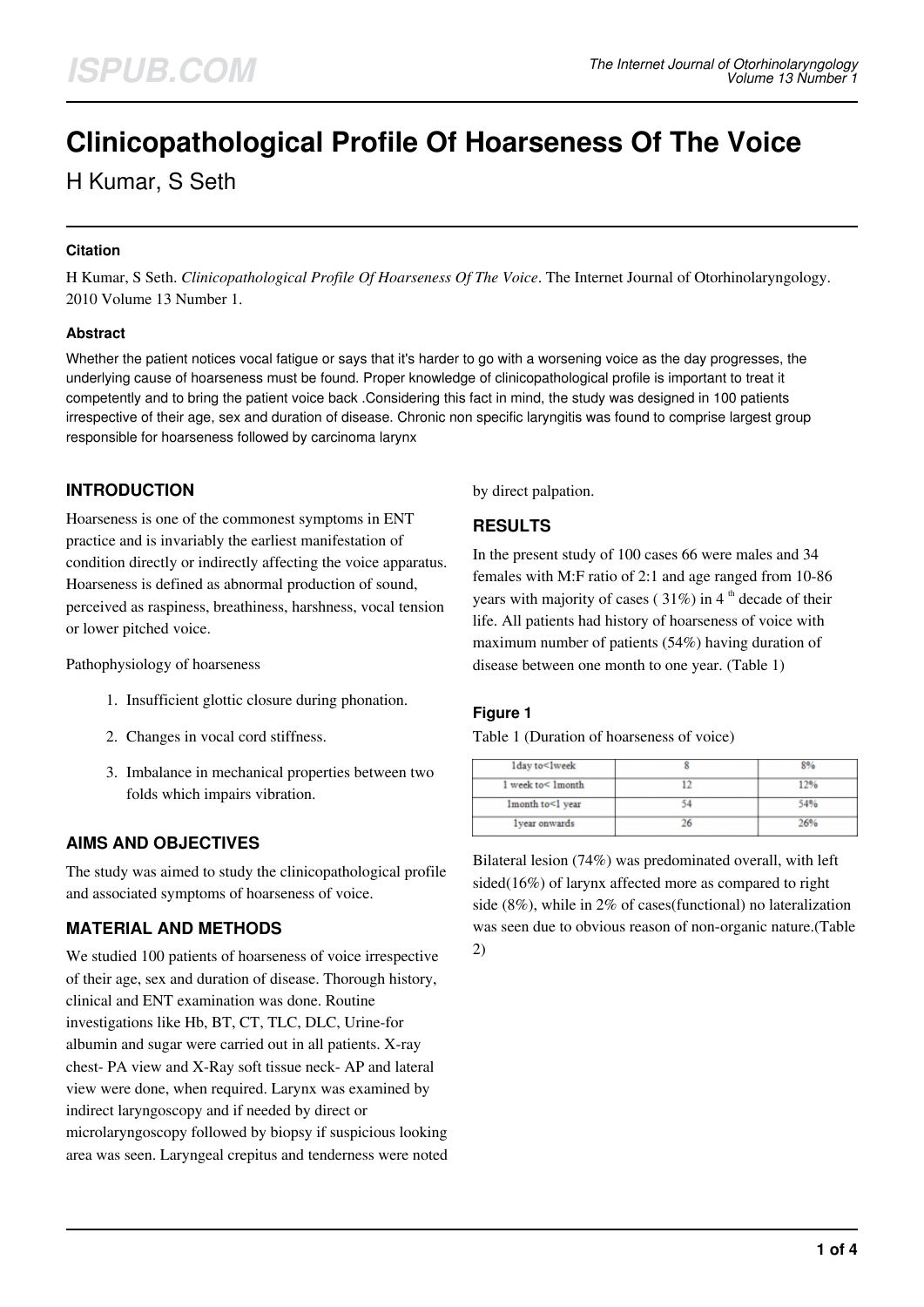## **Figure 2**

Table 2 (Lateralisation of lesions)

| <b>Lesions</b>                     | <b>Bilateral</b> | <b>Right</b>   | Left |
|------------------------------------|------------------|----------------|------|
| Acute laryngitis                   | 10               | -              | ٠    |
| Tubercular laryngitis              | 5                |                |      |
| Chronic hyperemic<br>Laryngitis    | 14               |                | ×    |
| Chronic hyperplastic<br>Laryngitis | 12               | $\blacksquare$ | ۰    |
| Vocal nodule                       | 15               | 3              | ٠    |
| Vocal polyp                        | ۰                | 3              | 5    |
| Carcinoma larynx                   | 15               | ۰              | ٠    |
| Papilloma                          | ٠                | 1              |      |
| Fibroma                            |                  | 1              |      |
| Vocal cord palsy                   | ٠                | ۰              | 10   |
| External trauma                    | 1                | ۰              | ٠    |
| Functional dysphonia               | ×                | ×              | ×    |
| Radiotherapy induced               | $\mathfrak{D}$   |                |      |
| <b>Total</b>                       | 74               | 8              | 16   |

Change in voice was the presenting feature in all patients. Other associated features included vocal fatigue, pain throat, weight loss , dysphagia, neck swelling etc. (Table 3)

## **Figure 3**

Table 3 (Clinical presentation of patients with hoarseness)

| <b>Clinical feature</b>          | No. of patients | %age |
|----------------------------------|-----------------|------|
| Change in voice                  | 100             | 100  |
| Pain throat                      | 23              | 23   |
| Vocal fatigue                    | 30              | 30   |
| Cough                            | 20              | 20   |
| Fever                            | 9               | 9    |
| Weight loss                      | 18              | 18   |
| Dysphagia                        | 14              | 14   |
| Neck swelling                    | 12              | 12   |
| Odynophagia                      | 10              | 10   |
| URI (nasal discharege, sneezing) | ۰               | ۰    |
| Dyspnoea/Respiratory distress    |                 |      |
| Hemoptysis                       |                 |      |
| Weight gain                      |                 |      |
| Mania                            |                 |      |
| External wound neck with         |                 |      |
| subcutaneous emphysema           |                 |      |

22% of cases had sudden in onset and 78% had gradual in onset of hoarseness. Chronic nonspecific laryngitis (52%) constituted the largest group among intralaryngeal conditions producing hoarseness. Amongst chronic nonspecific laryngitis, vocal nodules (18%) was the most common pathology constituting 34.5% of cases of chronic nonspecific laryngitis. Carcinoma larynx constituted 15% of all cases .All the cases were squamosal cell carcinoma. The incidence of acute laryngitis was 10% and of tubercular laryngitis was 5%.In all cases of tubercular laryngitis, pulmonary tuberculosis (100%) was present. Out of the total 12% extralaryngeal causes, neurological (vocal cord palsy) comprised 83.33%and functional dysphonia 16.66% of cases. Idiopathic vocal cord palsy (60%) was the most

common cause of palsy followed by malignancy (20%)and post thyroidectomy (20%).

# **DISCUSSION**

Numerous studies in the past have studied the clinico pathological profile of HOV. Banjara et al (2011) mentioned age range to be 11-78 years in their study and majority of patients presented in 4<sup>th</sup> and 6<sup>th</sup> decades of life (22.31%) each) .This is in accordance with our study in which age of presentation ranged from 4-86 years with maximum cases in fourth decade of life, which is the period of most active life when man indulges in vocal abuse. In the present study male : female ratio was found to be 2:1.Similar observation was given by Khavasi and Prabhu S(2005) .Banjara et al (2011) also observed male preponderance with male: female ratio as 1.89:1 in their study where male patients showed higher percentage (26.83%) in 51-60 years age group while female patients (33.33%)in 31-40 years age group. This can be attributed to the fact that males indulge more in smoking ,alcoholism, pollutant exposure and misuse of voice. In contrast , Brodnitz(1963) has documented an almost equal number for both sexes with a slight preponderance of males but the individual conditions exhibited marked difference.

In our study, besides change in voice other associated features were vocal fatigue(30%),pain throat (17%),cough (20%) weight loss (18%0 dysphagia (14%)and neck swelling (12%) while Ghulam et al reported hoarseness of voice (100%) to the most common presenting feature followed by dysphagia(63%),dyspnoea (36.95%) and pain throat (48.91%). Banjara et al( 2011) reported change in voice (95.61%)as most common complaint followed by dysphagia (16%),foreign body sensation (16%)and vocal fatigue(10%).In the present study, chronic laryngitis (57%) was the most common pathology followed by carcinoma larynx (15%) and neurological (10%). Out of chronic laryngitis, vocal nodule (18%) was the most common pathology seen. Khavasi and Prabhu S(2005) mentioned the most common pathology as carcinoma larynx (40%) followed by chronic laryngitis (36.36%) while Baitha S (2004)documented chronic non specific laryngitis (43.63%) as the most pathology of hoarseness followed by acute laryngitis(23.63%),carcinoma larynx (14.54%),vocal cord palsy (9.09%) and tubercular laryngitis (5.45%).Banjara et al (2011)mentioned functional lesions (16.33%) to be most common etiology followed by vocal nodule (11.95%),vocal palsy (11.16%),cancer and chronic laryngitis (9.56%each). In our study incidence of carcinoma larynx was 15% and all were squamous cell carcinoma. Ghosh et at (2001) reported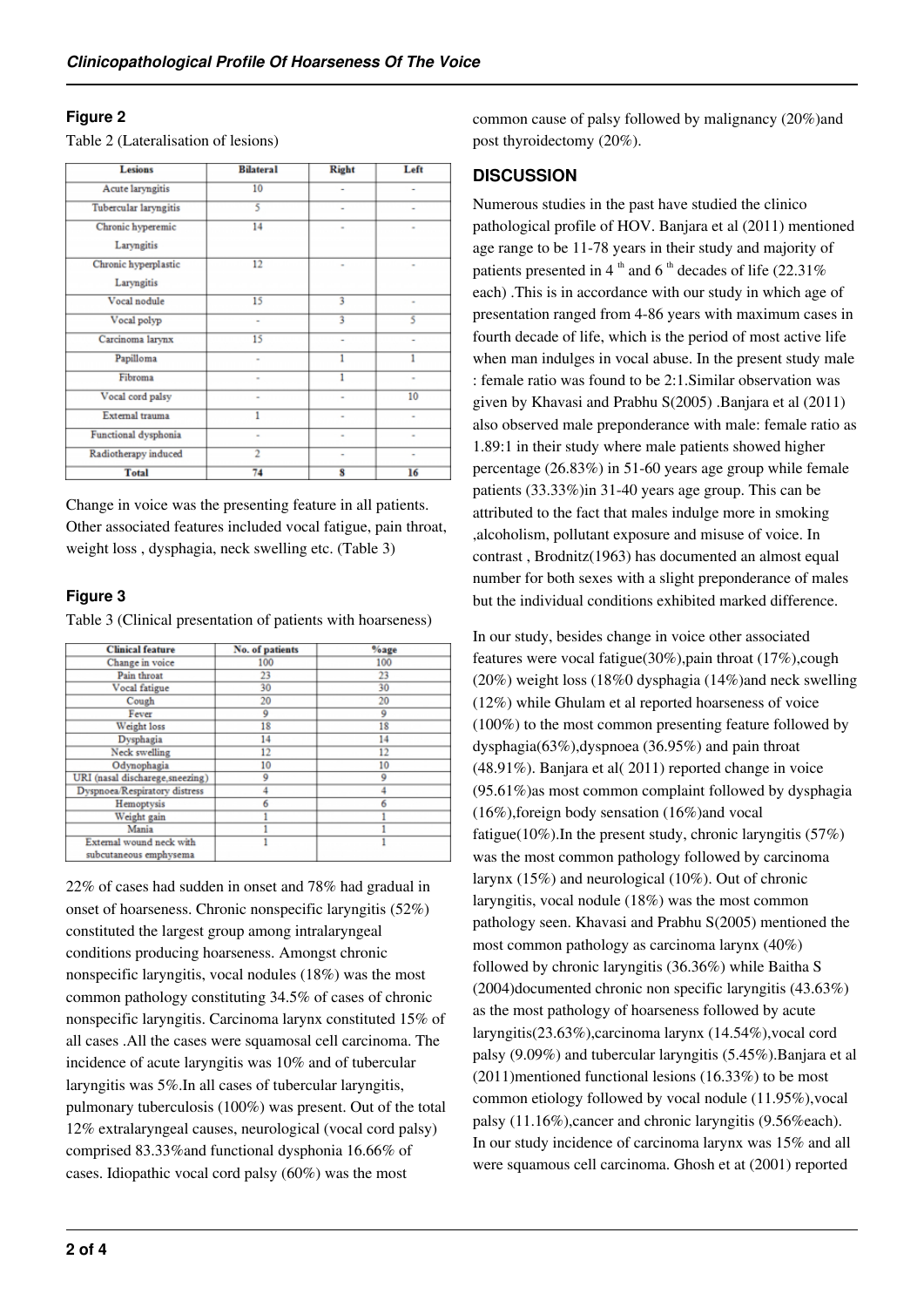a with lower incidence of carcinoma larynx in 8% but all were squamous cell carcinoma. In our study, idiopathic recurrent laryngeal palsy (60%) was the most common cause of vocal cord palsy followed by malignancy lung (20%) and post thyroidectomy (20%) while Fitzpatric and Miller (1998) mentioned a dramatic reduction in the incidence of vocal cord palsy due to thyroid surgery from one third cases to less than 5 %.

## **CONCLUSION**

The age range of patient was from 10-86 years with peak incidence in 4th decade of life. Male preponderance was seen with M:F ratio 2:1. Majority of cases (88%) had intra laryngeal pathology. Chronic non specific laryngitis (52%) comprised largest group responsible for hoarseness followed by carcinoma larynx (15%), acute laryngitis(10%)and vocal cord palsy (10%). Smoking and vocal abuse were the common predisposing factors. Associated clinical features with hoarseness of voice included vocal fatigue, pain throat, cough, weight loss, dysphagia, upper respiratory tract infection, fever, hemoptysis etc.

#### **References**

1. Ahluwalia H, Gupta SC, Singh M, Gupta SC, Misra V, Singh PA et al . Spectrum of head and neck cancers at Allahabad. Indian journal of Otolaryngology and Head and Neck Surgery. 2001; 53:16-20.

2. Baitha S, Raizada RM, Kennedy AK, Puttewar MP,

Chaturvedi VN. Predisposing factors and etiology of hoarseness of voice. Indian journal of Otolaryngology and Head and neck surgery. 2004; 56(3):186-190.

3. Banerjee S. Hundred years of laryngology. Indian Journal of Otolaryngology and Head and Neck Surgery. 1997; 49: 195-200.

4. Banjara H, Varsha M, Singh D, Gupta A. Hoarseness of voice: A Retrospective Study of 251 Cases. International journal of phonosurgery and Laryngology.2011; 1(1):21-27. 5. Brodnitz FS. Goals, results and limitations of vocal rehabilitation. Arch Otolaryngol . 1963 ; 77 : 148-156. 6. Damtse PH. Disorders of Voice. Scott Brown's Otolaryngology: Butterworth and Heinemann .6th ed. 1997;  $5(6): 1-25$ 

7. Fitzpatrick PC, Miller RH. Vocal cord paralysis-A review. Journal of the Lousiana State Medical Society. 1998;150(8):340-343.

8. Ghosh SK, Chattopadhyay S, Bora H , Mukherjee PB. Microlaryngoscopic study of 100 cases of hoarseness of voice. Indian Journal of Otolaryngology and Head and Neck Surgery. 2001; 53(4): 270-272.

9. Jones SR, Meyers EN , Barnes L: Benign neoplasms of larynx. The Otolaryngologic clinics of North America. 1984; 17151-177.

10. Khavasi , Prabhu S. Aetiological study of hoarseness of voice. A thesis submitted for master of surgery (otorhinolaryngology) Rajiv Gandhi University of Health sciences,Bangalore, Karnataka ; 2005.

11. Merino E, Hellin D, Girona JC, Arregui M, Jimenez CJ . Laryngeal cancer in Murcia. Acta otorhinolaryngologica Espanola. 1994;45:37-40.

12. Ramadan HH, Tarazi AE , Baroudy FM: Laryngeal tuberculosis: presentation of 16 cases and review of literature .The journal of Otolaryngology. 1993; 22:39-41. 13. Strong MS, Vaughan CW. Vocal cord nodules and polyps: The role of surgical treatment. Laryngoscope. 1971; 81: 911-923.